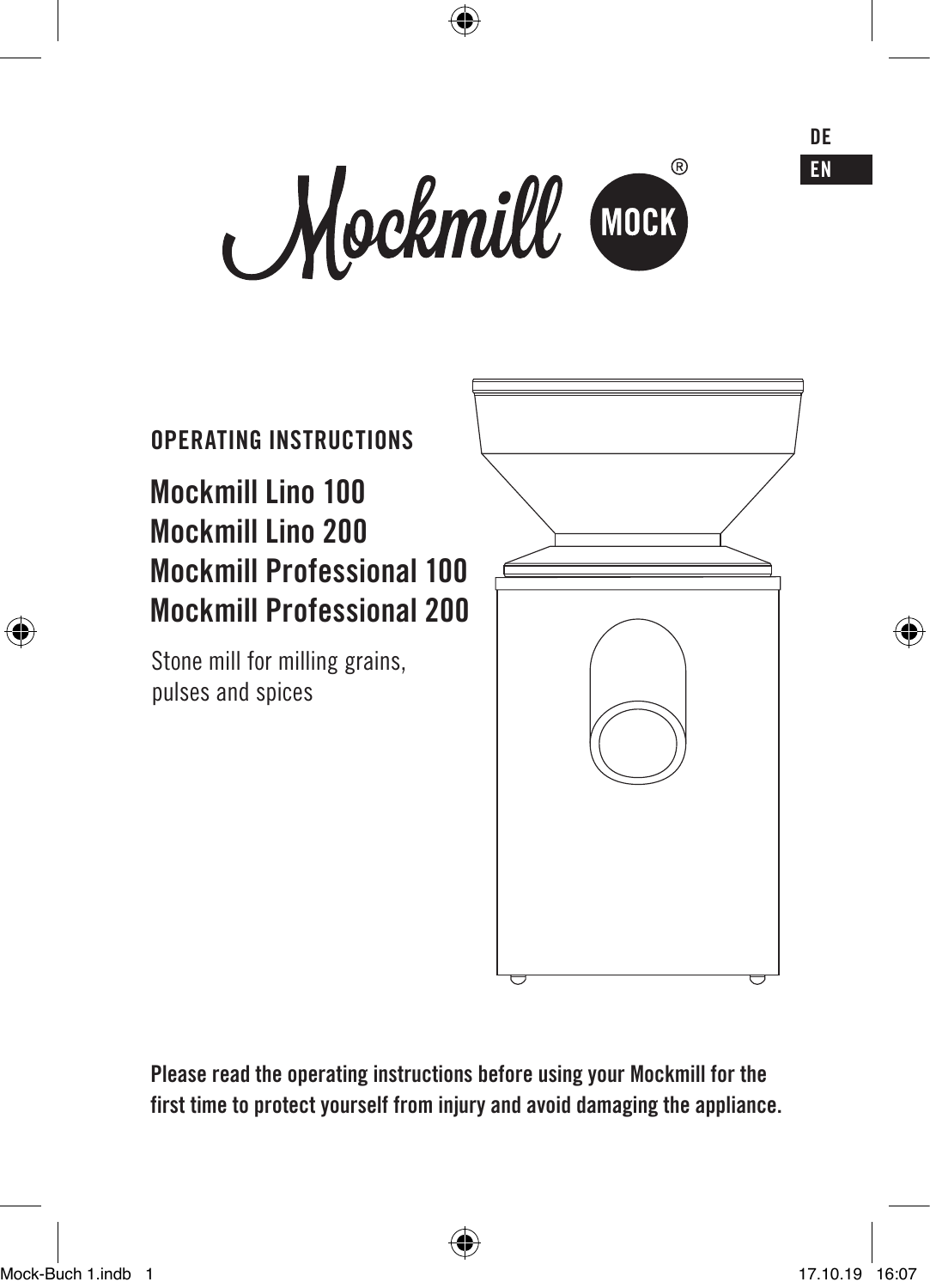# **PUT FRESH FLOUR IN YOUR LIFE get the most out of grains**

♦

taste

**<sup>T</sup>ASTE<sup>S</sup> <sup>B</sup>ETTE<sup>R</sup> FRESHLY GROUND FLOUR** 

feel

**<sup>A</sup>N<sup>D</sup> <sup>W</sup>HOLESOM<sup>E</sup> HOME-MADE FOOD IS GOOD FOR YOU** 

explore

 $\frac{N}{2}$ **ANYONE CAN BAKE GOOD BREAD**

€

♠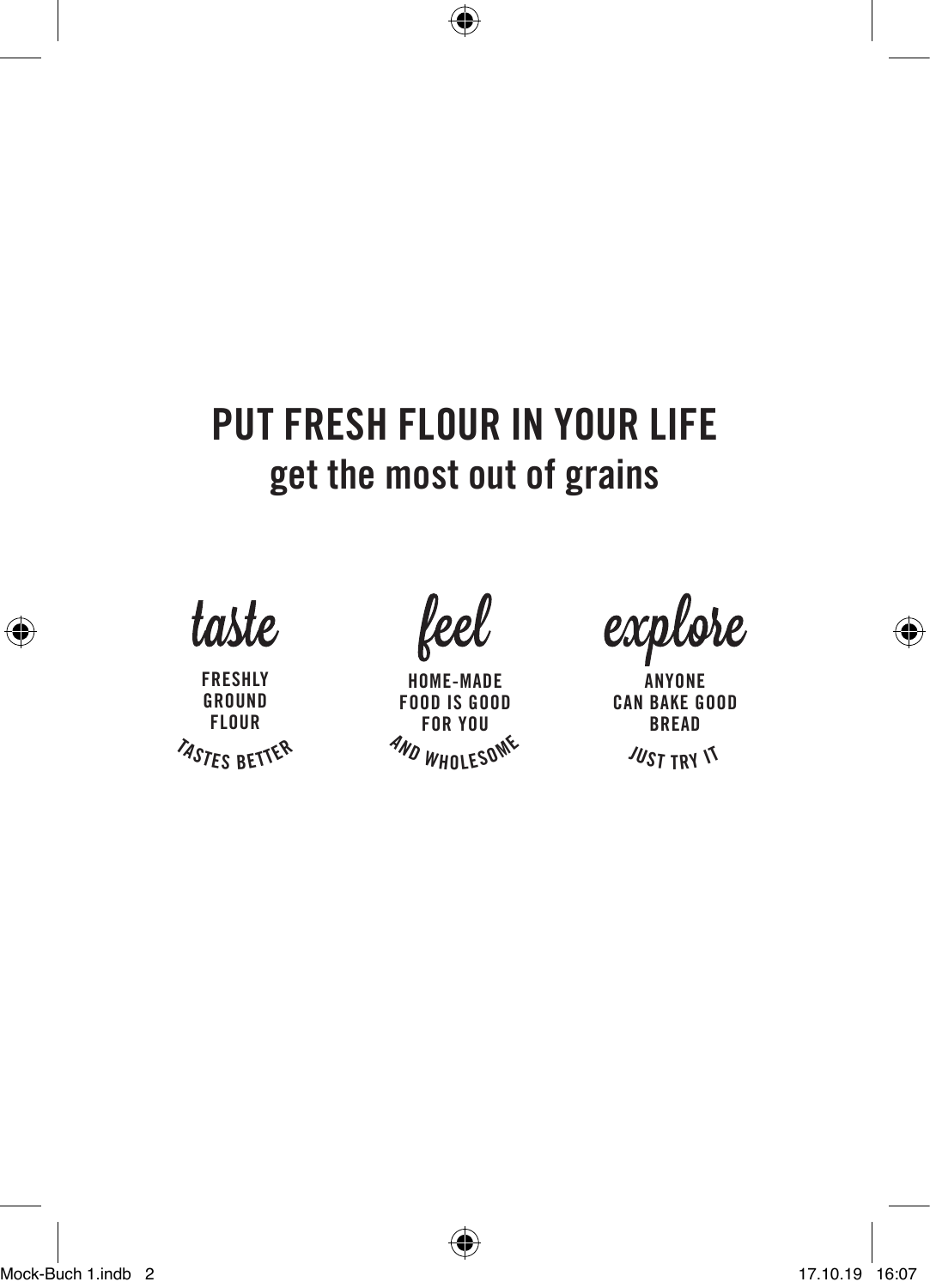

Dear customer,

We are very pleased that you have purchased one of our Mockmills and welcome you to the world of fresh milling. Now you begin enjoying the variety, the great taste and the full flavour of whole grains and other millable foods.

2000 years ago, the Romans understood that eating whole grains is essential for health and high preformance. Each Roman soldier received 800 g of wheat every day; every group carried a large handoperated stone mill. That enabled them to mill freshly their daily ration, just-in-time. This is much easier today with your new Mockmill. Try it our right away and enjoy a meal that makes you healthy.

We wish you years of enjoyment of your Mockmill, and of the fabulous, healthy foods you will make. We would be delighted to receive any feedback you have.

Best regards Wolfgang Mock und Paul Lebeau

# **Welcome to the world of Mockmill!**

3

**DE EN**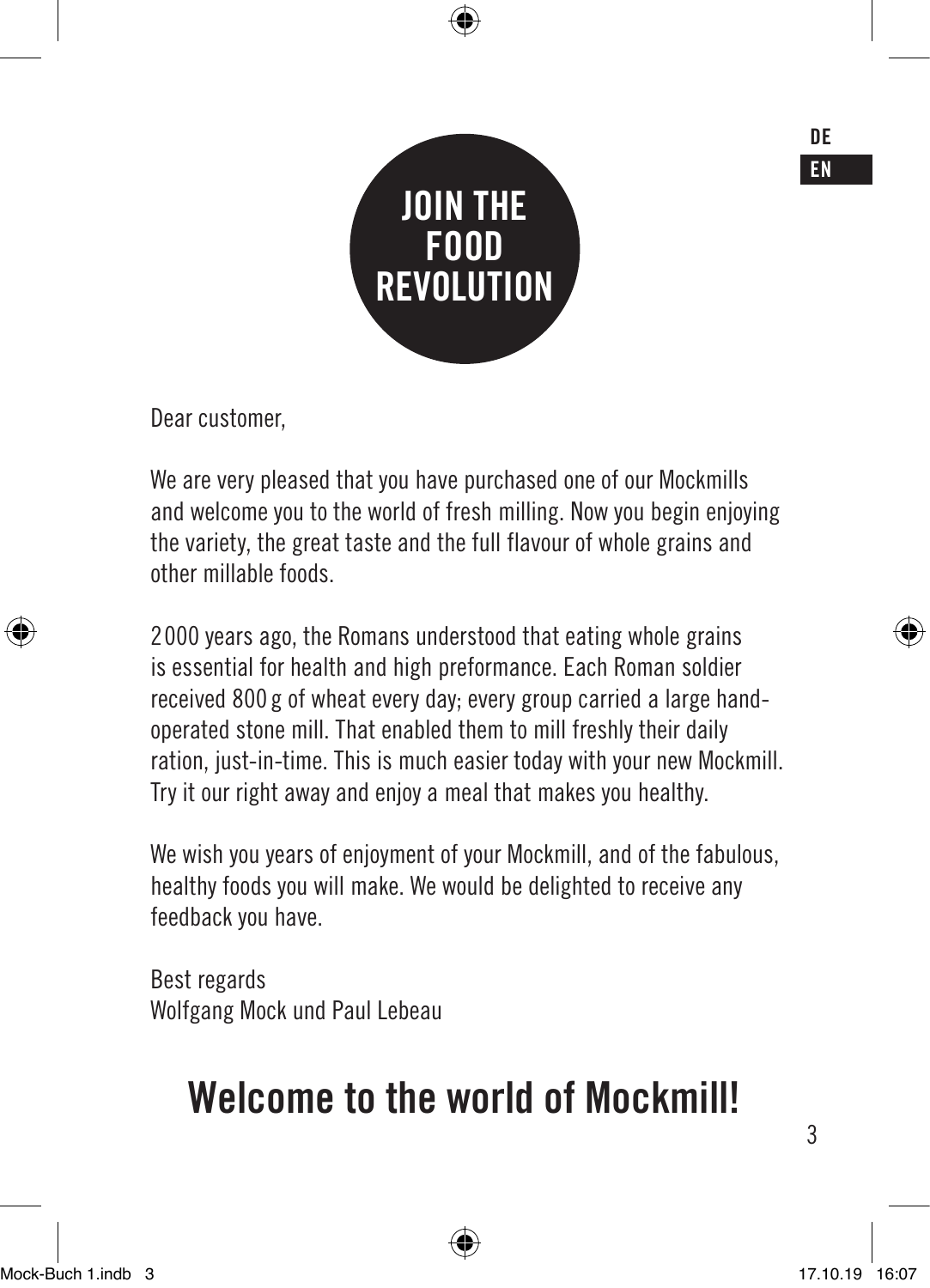# **QUICK GUIDE**

# **Before the first use**

Please mill a handful of grain on scale 6 and then discard the flour. This will remove any mineral debris from the manufacturing process on the milling stones.

# **Getting started – Please follow in order**

- **1.** Connect the plug to the power socket
- **2.** Place a bowl beneath the chute
- **3.** Select milling grade
- **4. Switch on the mill**
- **5.** Add the grain to the hopper

After milling switch the mill off.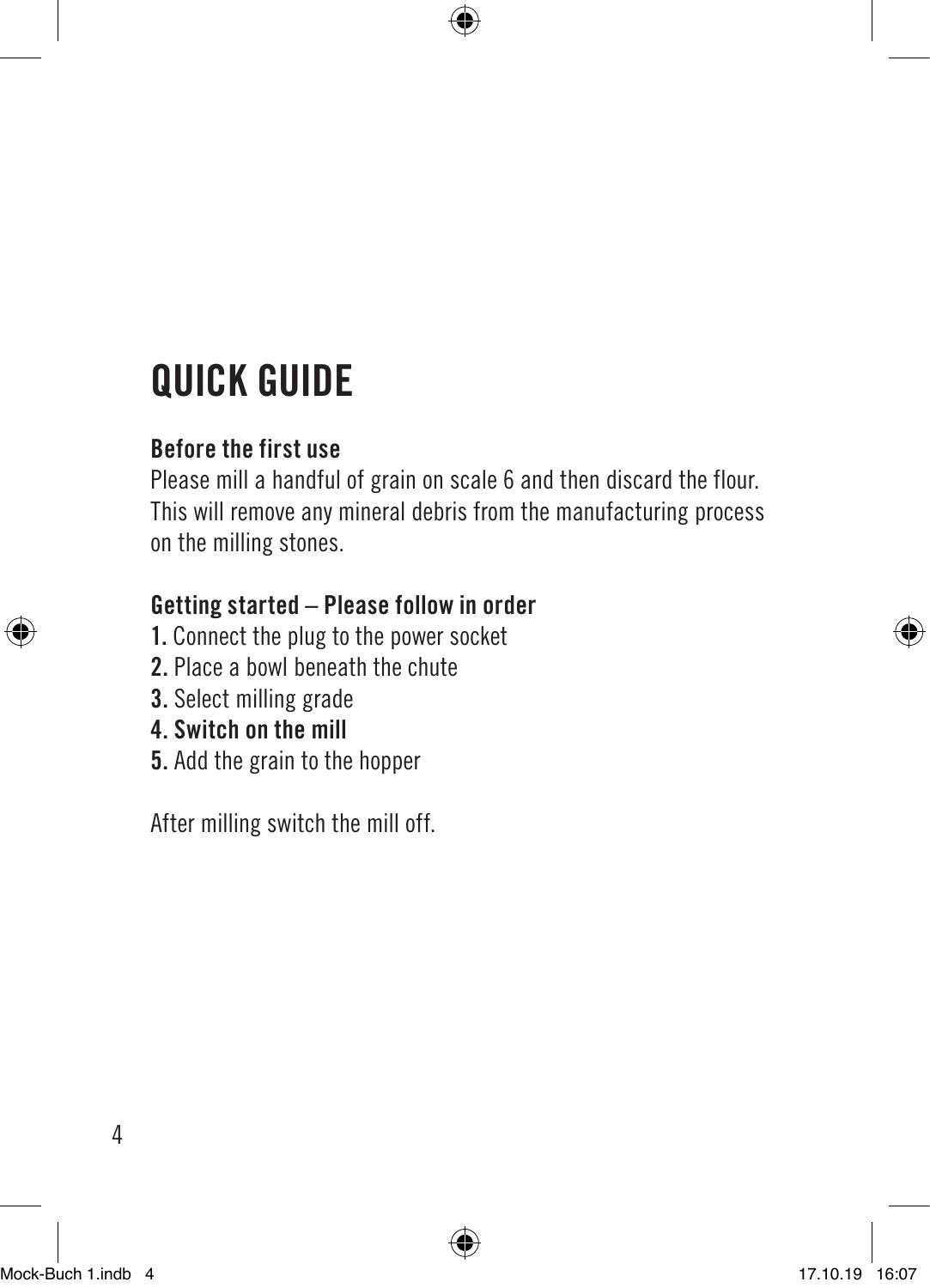### **DE EN**

# **Contents**

I

 $\bigoplus$ 

| Welcome ________________<br>page 3                                |  |
|-------------------------------------------------------------------|--|
| Quick Guide _______<br>page 4                                     |  |
| Precautions and safety notices _________________ page 6           |  |
|                                                                   |  |
| Getting started and cleaning __________________ page 9            |  |
| Opening the Mockmill <b>__________________________</b> __ page 10 |  |
| Further operating instructions ___________________ page 11        |  |
| Millable foods and grade settings _______________ page 12         |  |
|                                                                   |  |
|                                                                   |  |
| Transport packaging and recycling _____________ page 18           |  |
| Technical details and contents _________________ page 19          |  |
|                                                                   |  |

 $\bigoplus$ 

 $\bigoplus$ 

5

 $\bigoplus$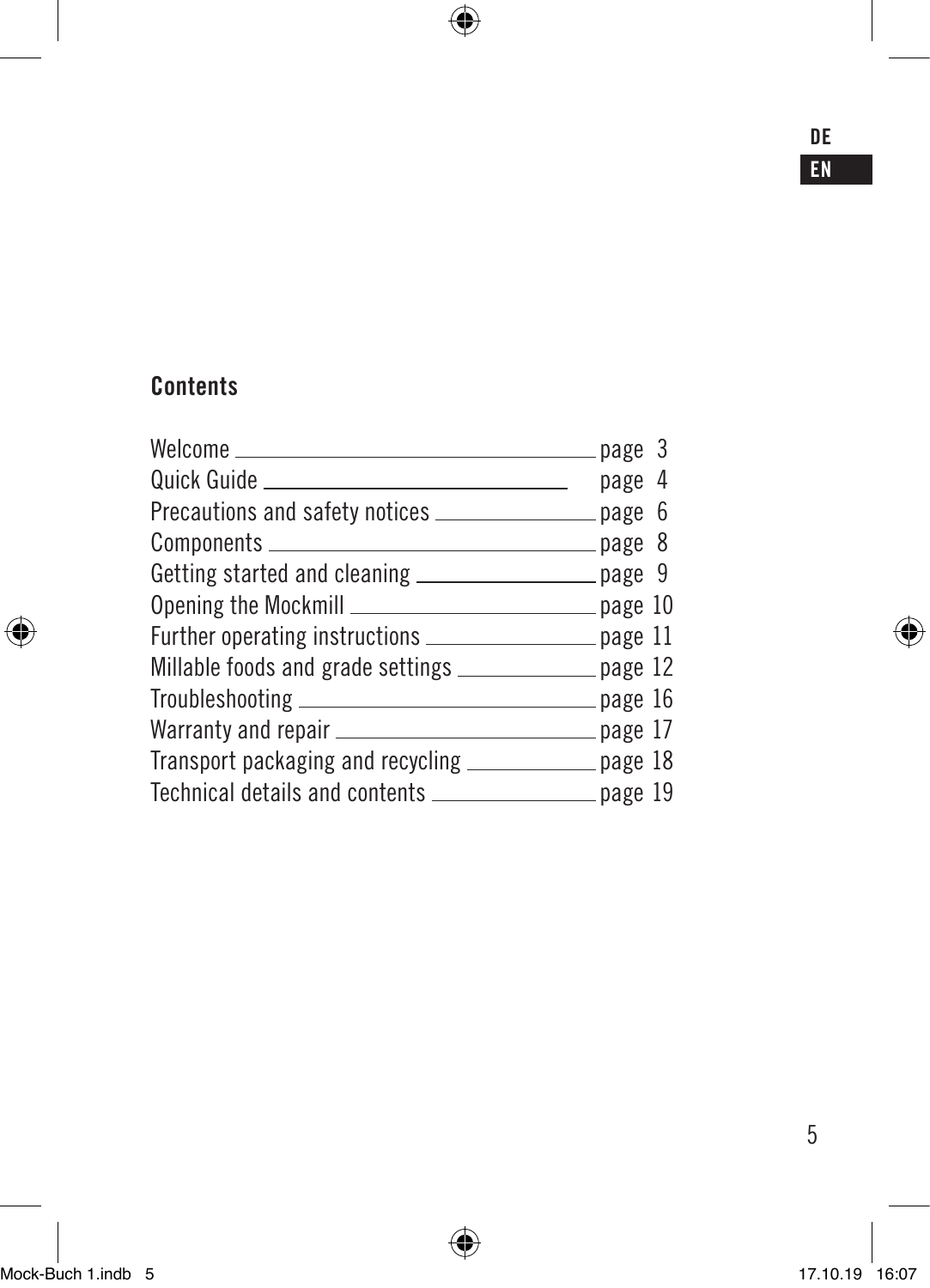# **PRECAUTIONS AND SAFETY NOTICES**

**Please read carefully before using your Mockmill for the first time.**

#### **Selecting grain**

Use only cleaned grains. Unclean grain may contain small stones that can damage the milling stones.

Milling foods or substances other than those listed on pages 12–14 can damage your mill and void the warranty. In case of doubt, please contact us by sending an e-mail to **info@mockmill.com**

#### **Only use dry grain for milling**

Moist grain will lead to the build-up of a film on the milling stones. You can remove the film simply by milling dry grain on a coarse setting. (Operating instructions p. 12).

If in doubt, press a kernel onto a hard surface with the back of a spoon: If it breaks with a loud crack, the grain is dry.

Grains that are too damp for milling can be squashed flat and then they look like a rolled oat. Rye should be stored for at least six months following harvesting before milling.

More information about the different grain types and their uses as well as the adjustment of the milling grades can be found on our website under Service/Help on **mockmill.com**

#### **Milling spices**

The Mockmill easily handles dried spices and seasonings, including pepper, coriander, cardamon, cinnamon, and more. Please note that some spices, such as cinnamon, may need to be broken into pieces small enough to feed into the Mockmill.

To flush the mill of the aroma of milled spices, simply mill a small amount of grain (such as wheat

6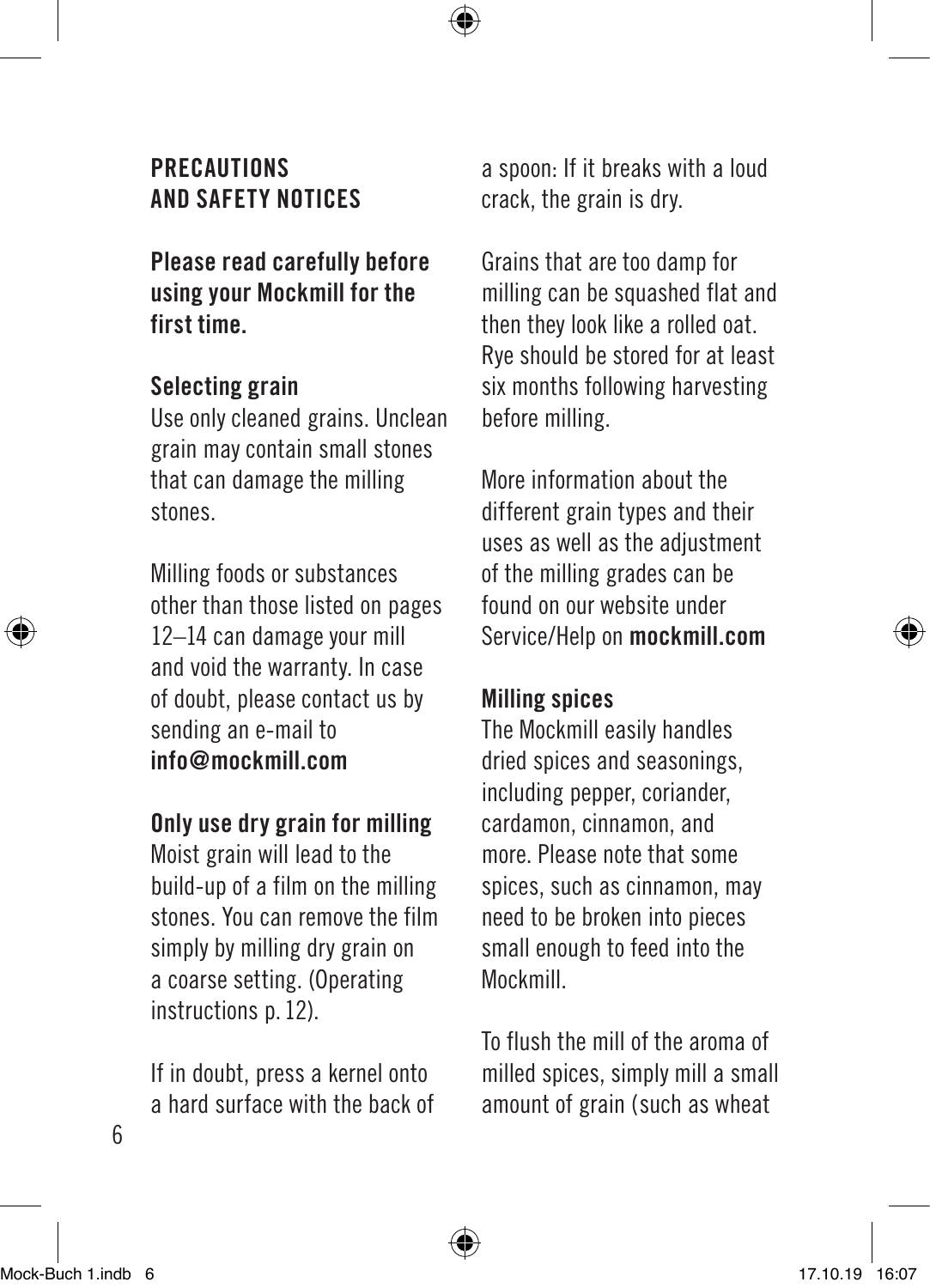or rice) right away. Then use this **Franking through the Mockmill.** EN "flavored flour" to add aroma to your baking or sauces!

#### **Oily/fatty foods**

Please refrain from milling nuts or oily foods such as sesame, flax, or poppy seeds. Even coffee beans contain a great deal of oil, which leaves a film on the milling stones, rendering them incabable of processing the grain properly. However, you have the option to mill oily products or fresh herbs by milling them together with dry grains (mixing ratio: 5% oily product to 95% dry).

# **How to clean the milling stones and milling chamber**

Choose a coarse setting and mill about half a cup of dry grain, such as wheat or rice. Move the lever from coarse to fine and back again while milling. Milling on a very coarse setting, so that the grains are just broken, will quickly remove any film from the milling stones. For thoroughness the grains can be passed

In severe cases, when a hard film has built up on the stones, it is advisable that a few slits be cut into the film's surface with a sharp object, such as the tip of a paring knife. This creates a starting point for the cleaning process.

#### **Supervision**

The Mockmill is a piece of electrical equipment and should only be used under proper supervision (and not by children).

# **Warning**

Keep hands and other objects (such as spoons or screwdrivers) away from the milling mechanism at all times. Failure to do so could cause injury (to the fingers) and /or damage the milling stones.

# **DE**

7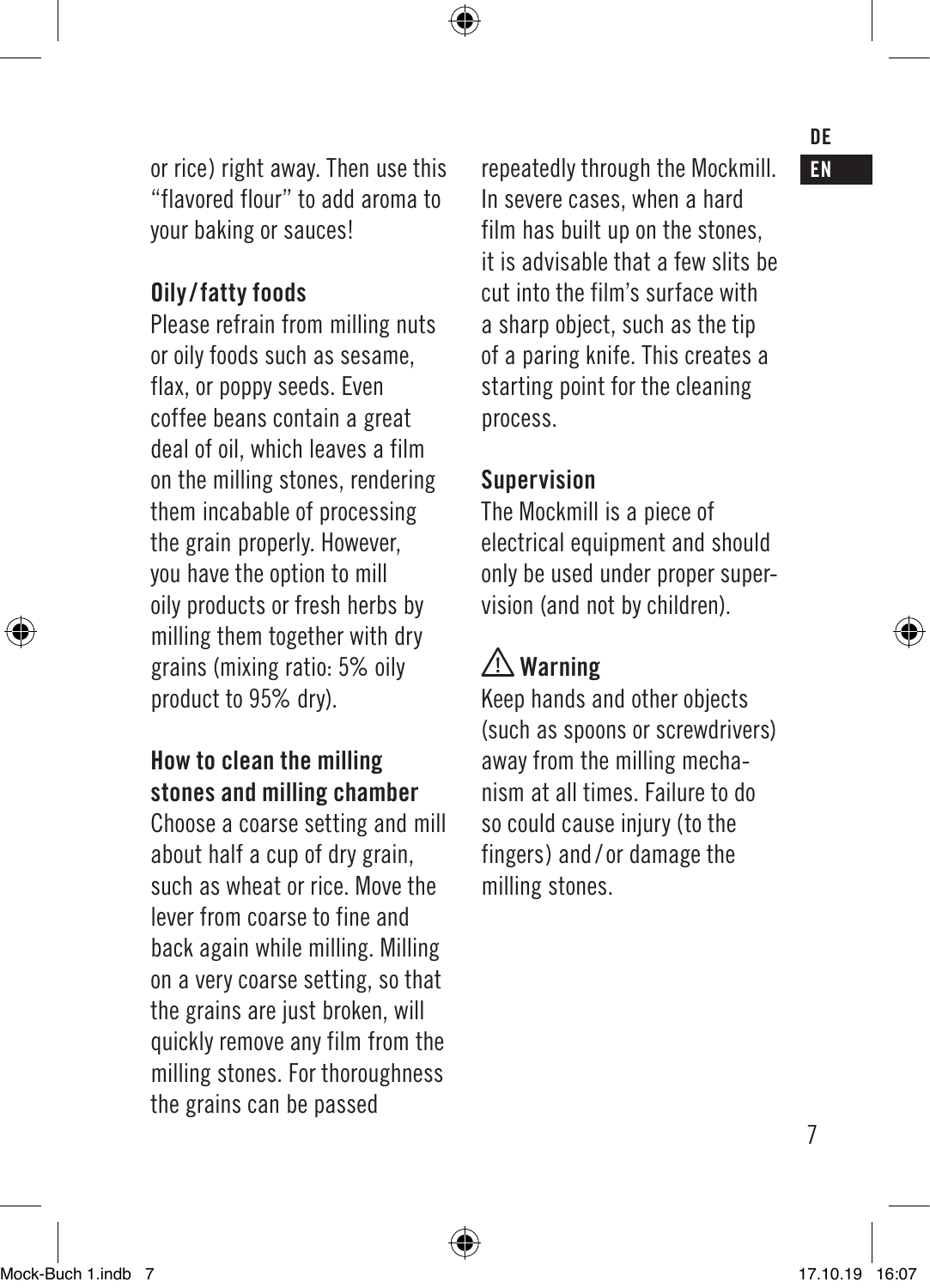

# **Cleaning**

Never submerge the Mockmill in water or any other liquid. Wipe the casing clean with a slightly damp cloth. It is important that no water enter the mill. The millstones should never be

cleaned with water or a wet cloth! (Please see the section "Cleaning the Mockmill"). Always disconnect the appliance before cleaning.

### **COMPONENTS**





8

€

◈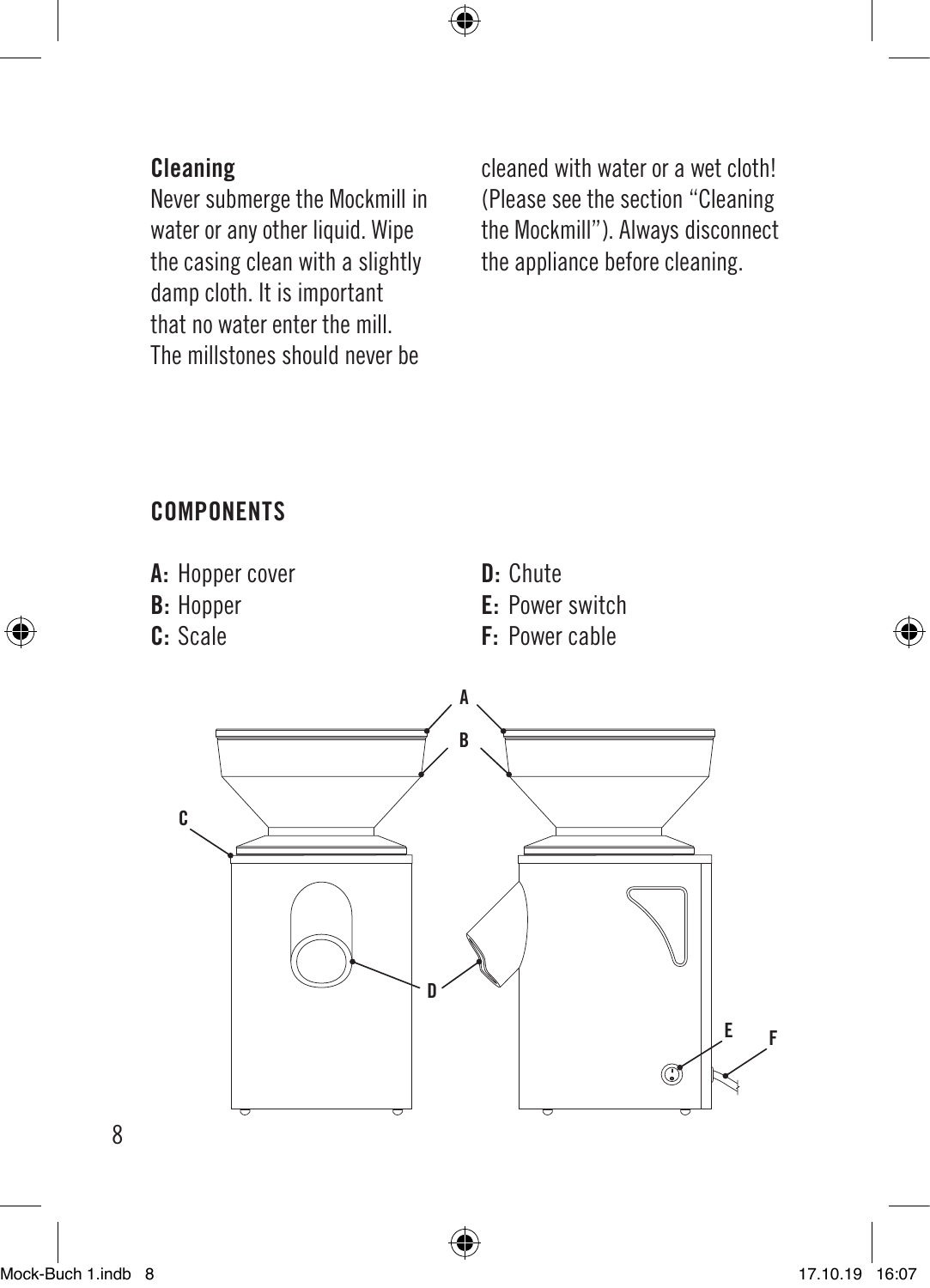# **GETTING STARTED AND CLEANING EN**

#### **Before first use**

Please mill a handful of grain on scale 6 and then discard the flour. This will remove any mineral debris from the manufacturing process on the milling stones.

#### **Getting started**

- **1.** Connect the plug to the power socket.
- **2.** Place a bowl beneath the chute.
- **3.** Select milling grade.
- **4. Switch on the mill.**
- **5.** Add grain to the hopper.

After milling, switch the mill off.

#### **Cleaning**

The milling stones clean themselves if you select a coarse setting from time to time. If the mill is not to be used for a while (extended vacation, for example), we recommend removing flour residues by milling on a coarser setting. Please see "How to clean the Mockmill" on p. 7.

**DE**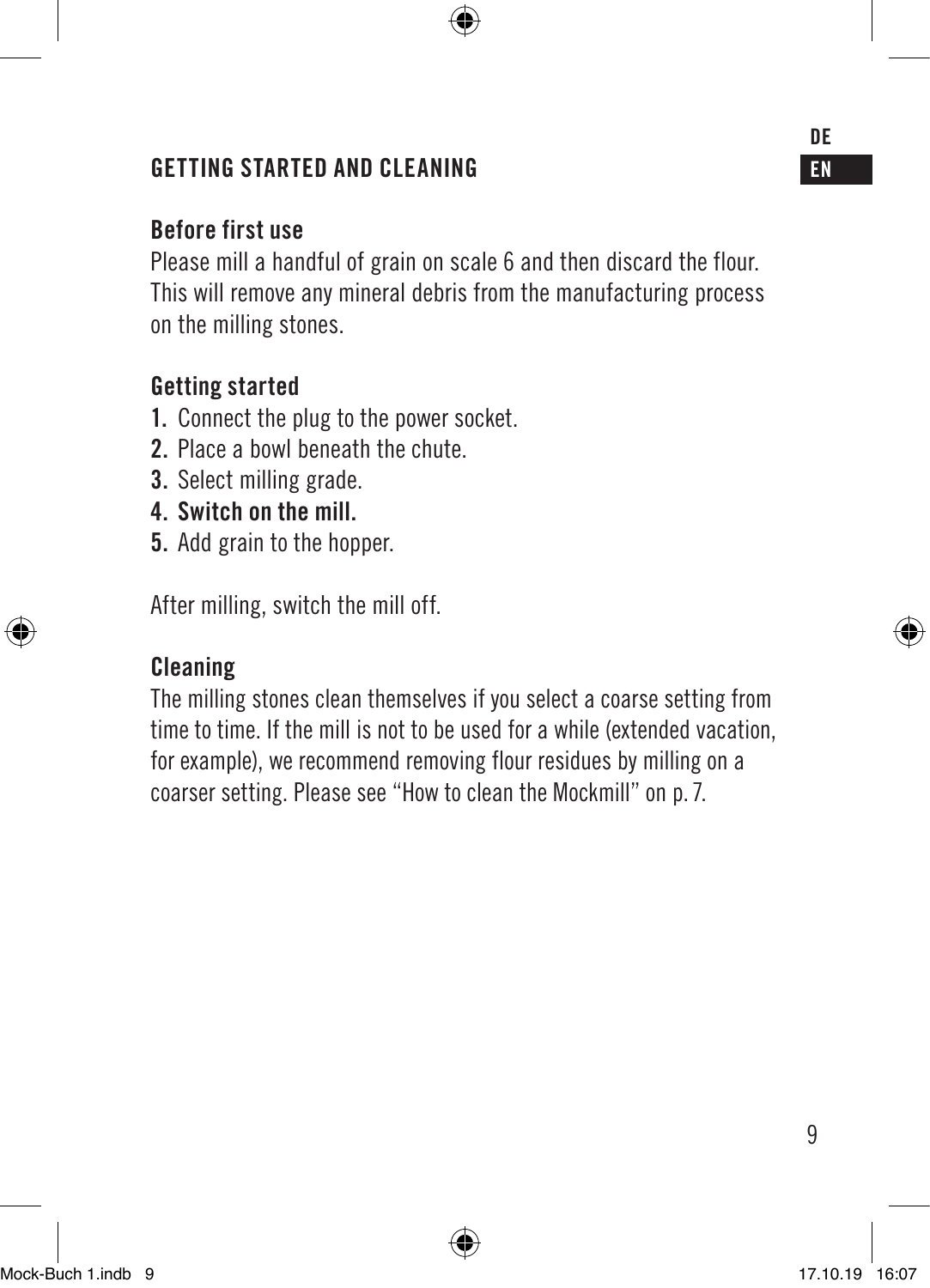#### **OPENING THE MOCKMILL**

If the Mockmill is not operating properly, or if heavy soiling is suspected it makes sense to open the Mockmill. Now the milling chamber can be cleaned thoroughly. Please follow the instructions below.



Please disconnect the Mockmill from the power socket before opening. Turn the hopper anti clockwise.



You can now lift the upper stone (stator) and control the milling surfaces.

If a hard film has built up on the stones please remove this by following the instructions on page 17. Then the stator can be put back on.

10

₩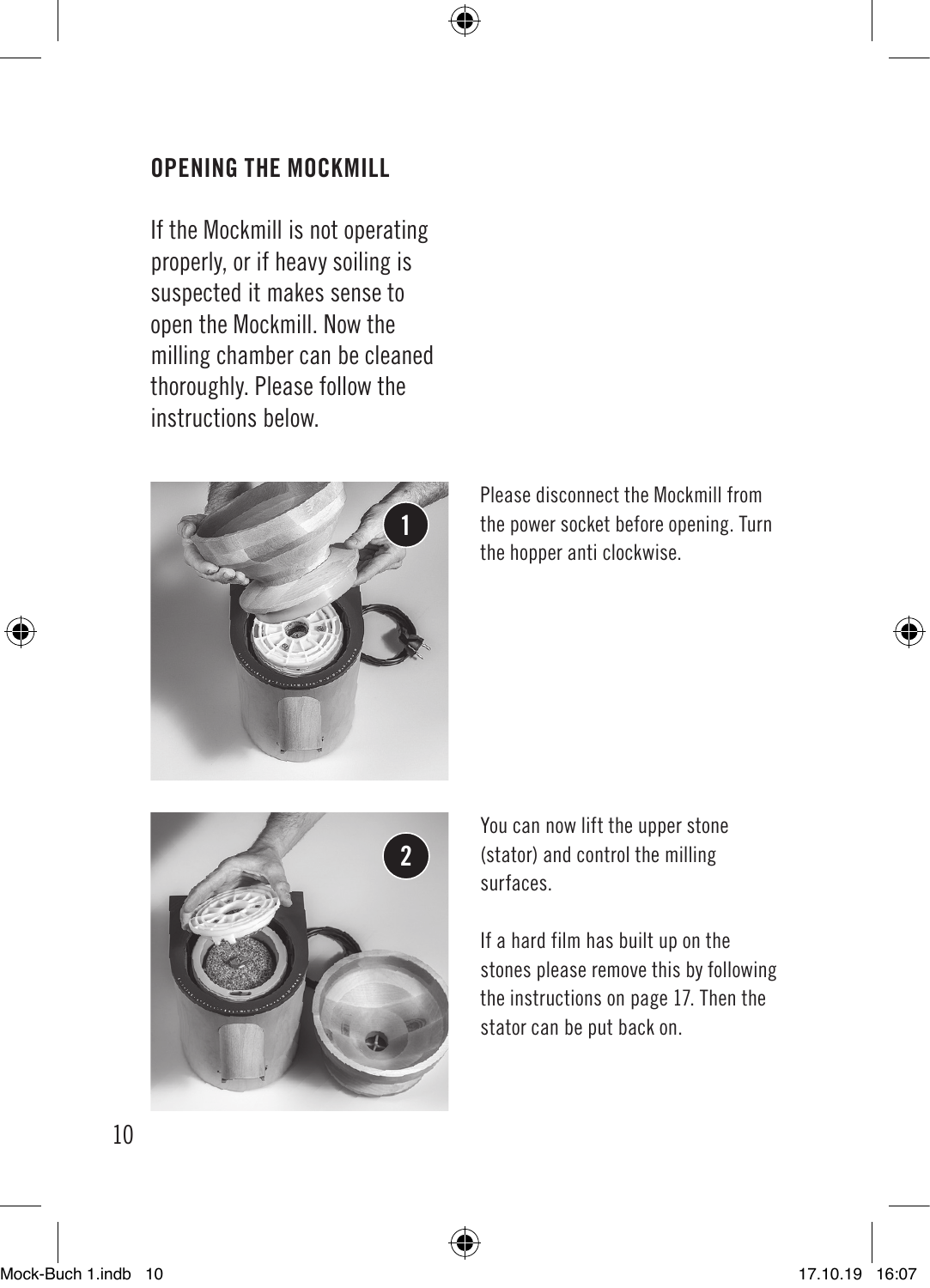**DE EN**





Take the hopper and turn it one full time clockwise. Then plug the mill into the power socket and switch on. Turn the mill further until you hear a slight ticking noise.

### **FURTHER OPERATING INSTRUCTIONS.**

On our homepage **mockmill.com** you will find videos containing further operating instructions under Service/Help on **mockmill.com** ⊕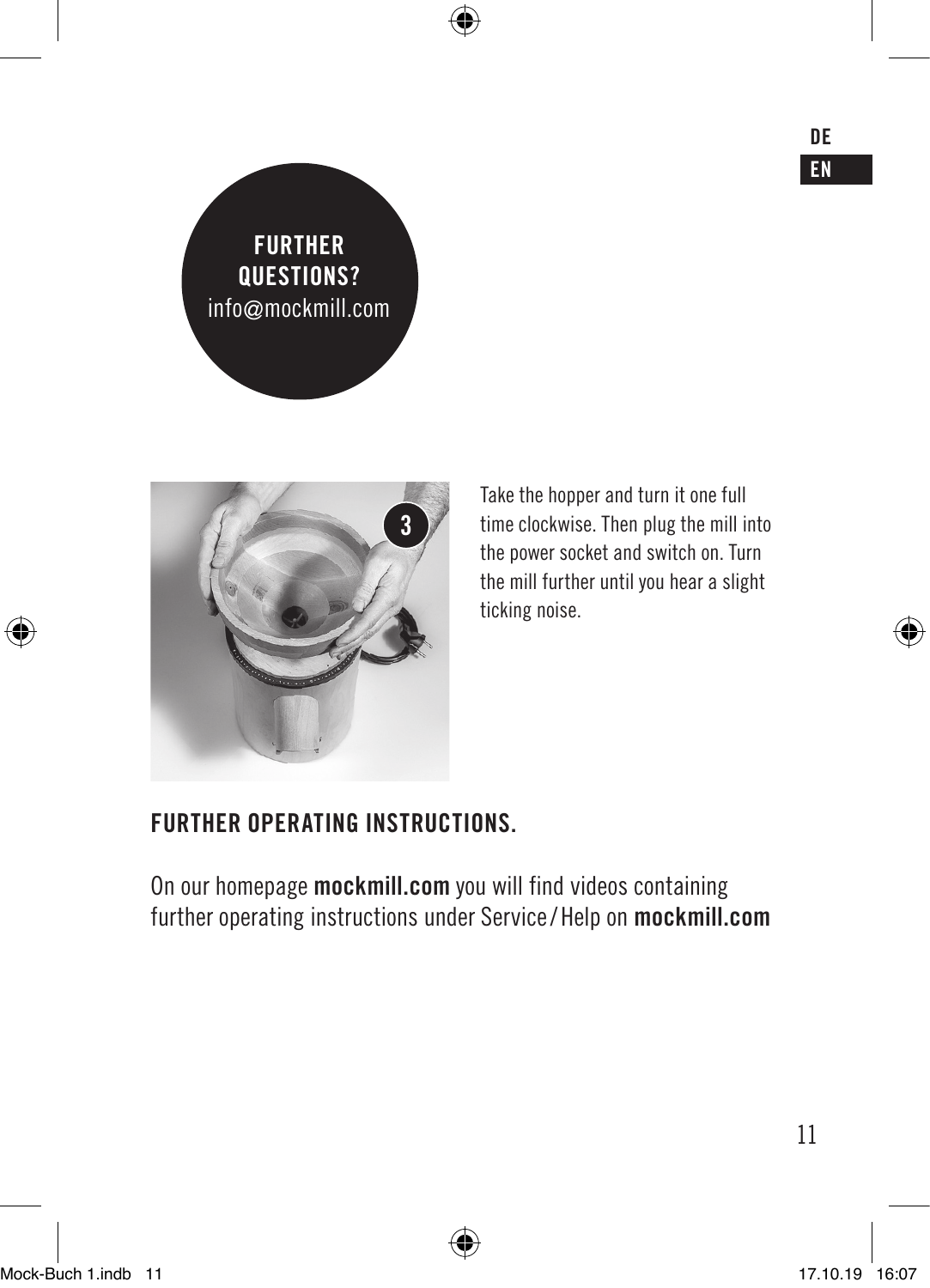# ♦

# **SUBSTANCES FOR MILLING AND ADJUSTING THE SETTINGS**

You can use your Mockmill to mill the following substances:

| <b>Soft Grains</b><br><b>Hard Grains</b><br><b>Seeds</b><br>Legumes | <b>Milling Scale</b><br>$l$ ino /<br>Professional<br>100 | <b>Milling Scale</b><br>$l$ ino $l$<br>Professional<br>200 | <b>Fssential</b><br>oils | <b>Special Notes</b>                         |
|---------------------------------------------------------------------|----------------------------------------------------------|------------------------------------------------------------|--------------------------|----------------------------------------------|
| Amaranth                                                            | $0 - 1$                                                  | $0 - 1$                                                    |                          |                                              |
| <b>Buckwheat</b>                                                    | $0 - 1$                                                  | $0 - 1$                                                    |                          | no peeled<br>and roasted<br><b>Buckwheat</b> |
| Chia seeds                                                          | $6 - 7$                                                  | $\overline{7}$                                             |                          |                                              |
| Spelt                                                               | 1                                                        | $1 - 2$                                                    |                          |                                              |
| Einkorn wheat                                                       | 1                                                        | $1 - 2$                                                    |                          |                                              |
| <b>Emmer</b> wheat                                                  | $0 - 1$                                                  | 1                                                          |                          |                                              |
| Green spelt                                                         | 1                                                        | 1                                                          |                          |                                              |
| 0ats                                                                | 3                                                        | $4 - 5$                                                    |                          |                                              |
| Dried peas                                                          | 1                                                        | 1                                                          |                          |                                              |
| Millet                                                              | 1                                                        | 1                                                          |                          |                                              |
| Kamut                                                               | 1                                                        | $0 - 1$                                                    |                          |                                              |
| Chickpeas                                                           | $4 - 5$                                                  | $3 - 4$                                                    |                          |                                              |
| Kidney beans                                                        | 1                                                        | 1                                                          |                          |                                              |
| Lentils                                                             | $\mathbf{1}$                                             | $\mathbf{1}$                                               |                          |                                              |

Mock-Buch 1.indb 12 17.10.19 16:07

€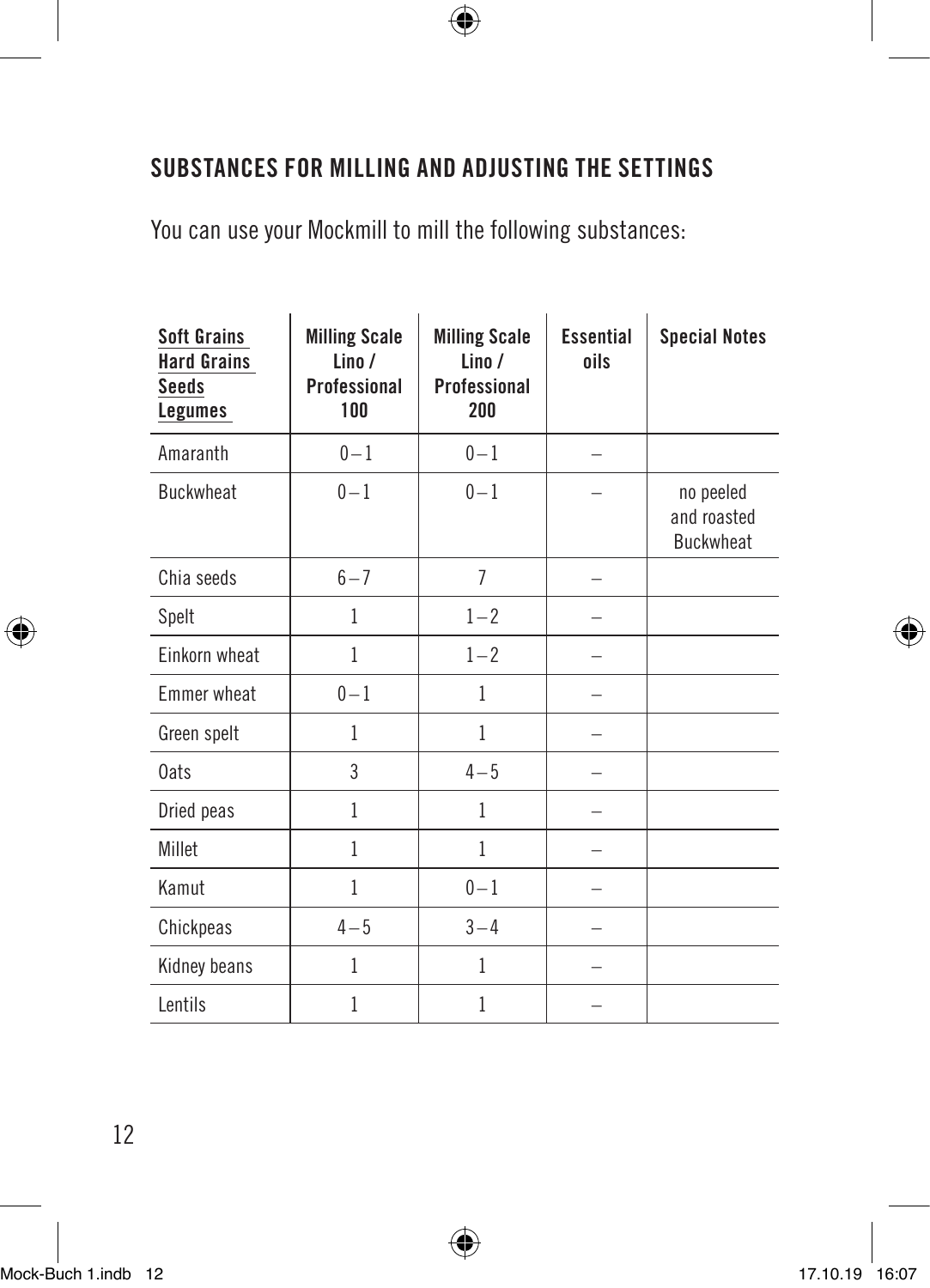$\bigoplus$ 

| <b>Soft Grains</b><br><b>Hard Grains</b><br>Seeds<br>Legumes | <b>Milling Scale</b><br>Lino /<br>Professional<br>100 | <b>Milling Scale</b><br>Lino/<br>Professional<br>200 | <b>Essential</b><br>oils | <b>Special Notes</b>      |
|--------------------------------------------------------------|-------------------------------------------------------|------------------------------------------------------|--------------------------|---------------------------|
| Lupin seeds                                                  | $\mathfrak{p}$                                        | $\overline{2}$                                       |                          |                           |
| Corn/Maize                                                   | $1 - 2$                                               | $1 - 2$                                              |                          | N <sub>0</sub><br>Popcorn |
| Milo<br>(Grain Sorghum)                                      | $0 - 1$                                               | $2 - 2,5$                                            |                          |                           |
| Hulled barley                                                | 1                                                     | 1                                                    |                          |                           |
| Natural long<br>grain rice                                   | $0 - 1$                                               | $0 - 1$                                              |                          | No<br>parboiled rice      |
| Pinto beans                                                  | $\overline{2}$                                        | $1 - 2$                                              |                          |                           |
| Quinoa                                                       | $0 - 1$                                               | $0 - 1$                                              |                          |                           |
| Rye                                                          | 1                                                     | 1                                                    |                          |                           |
| Soya beans                                                   | $1 - 2$                                               | 5                                                    |                          |                           |
| Teff                                                         | $0 - 1$                                               | $0 - 1$                                              |                          |                           |
| White beans                                                  | $0 - 1$                                               | $0 - 1$                                              |                          |                           |
| Wheat                                                        | 1                                                     | 1                                                    |                          |                           |

I

 $\bigoplus$ 

 $\bigoplus$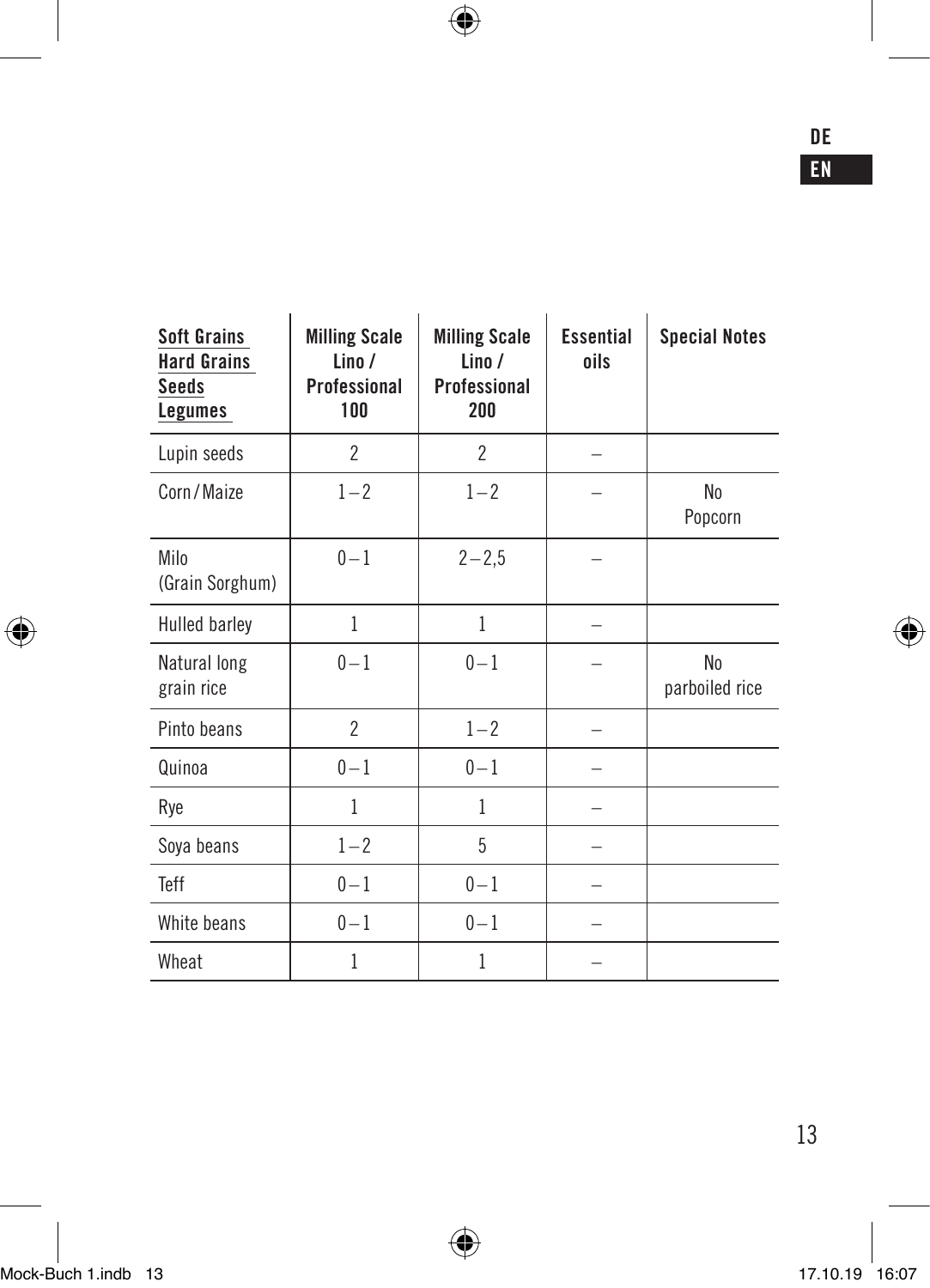$\bigoplus$ 

| Herbs &<br><b>Spices</b> | <b>Milling Scale</b><br>$l$ ino $l$<br>Professional<br>100 | <b>Milling Scale</b><br>$l$ ino /<br>Professional<br>200 | <b>Fssential</b><br>oils | <b>Special Notes</b>     |
|--------------------------|------------------------------------------------------------|----------------------------------------------------------|--------------------------|--------------------------|
| Anis whole               | 4                                                          | $4 - 5$                                                  | $\sqrt{}$                |                          |
| Fenugreek seeds          | 1                                                          | $2 - 2,5$                                                |                          |                          |
| Fennel seeds             | $\overline{2}$                                             | 3                                                        | $\sqrt{}$                |                          |
| Rosemary (dried)         | $\overline{2}$                                             | $\overline{2}$                                           |                          |                          |
| Cardamon pods            | $0 - 1$                                                    | $0 - 1$                                                  | $\sqrt{ }$               |                          |
| Coriander seeds          | 1                                                          | $\overline{2}$                                           | $\sqrt{}$                |                          |
| Cumin                    | 4                                                          | 4                                                        | $\sqrt{ }$               |                          |
| Caraway seeds            | $4 - 5$                                                    | 5                                                        | $\sqrt{}$                |                          |
| Cloves                   | 3                                                          | 4                                                        | $\sqrt{ }$               |                          |
| Allspice                 | $\mathbf{1}$                                               | 1                                                        |                          |                          |
| <b>Star Anise</b>        | $2 - 3$                                                    | 3                                                        | $\sqrt{}$                | Cut into<br>small pieces |
| Pepper                   | $\overline{2}$                                             | $\mathfrak{p}$                                           |                          |                          |
| Tonka beans              | $9 - 10$                                                   | 10                                                       | $\sqrt{}$                |                          |
| Cinnamon<br>flowers      | $0 - 1$                                                    | $\overline{2}$                                           | $\sqrt{}$                |                          |
| Cinnamon sticks          | $\mathbf{1}$                                               | $\mathbf{1}$                                             |                          | Cut into<br>small pieces |

14

I

 $\bigoplus$ 

 $\bigoplus$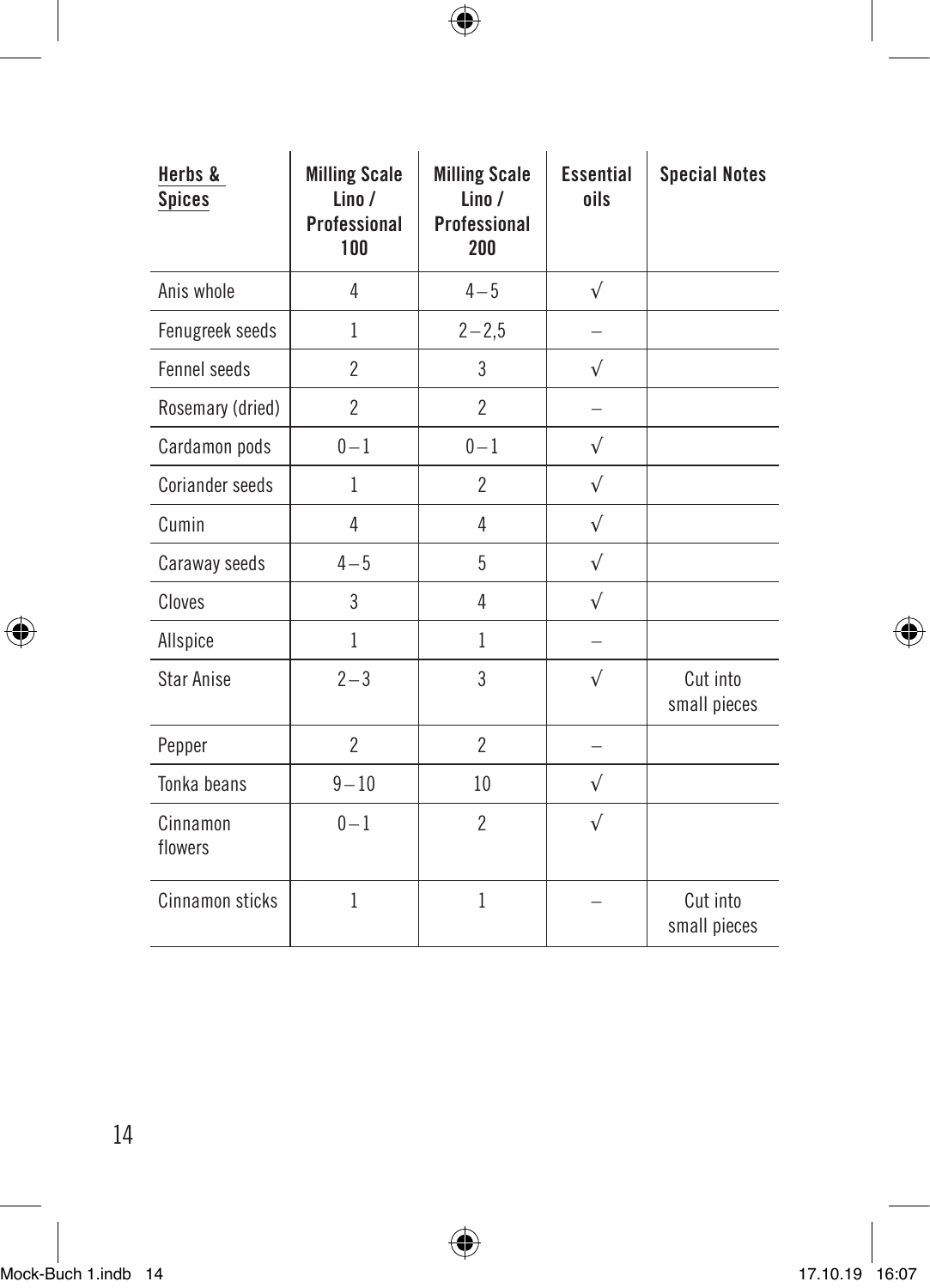#### **SUBSTANCES FOR MILLING AND ADJUSTING THE SETTINGS EN**

You can use your Mockmill to mill all foods listed on pages 12–14.

Milling substances other than those listed or on our website may damage your mill and void the warranty.

Do you have an idea or would you like to try something that you can not find on the list? Then please send us a mail to **info@mockmill.com.** We would like to support you and your milling ideas.

The Mockmill is set so that you can hear a slight milling noise from stones at scale position 1 when idling without grain.

This is the finest setting and with the scale position 20 you get coarse result. When an even coarser result is required then you can turn past the scale 20.

A video on this topic can be found on our website under Service/Help on **mockmill.com**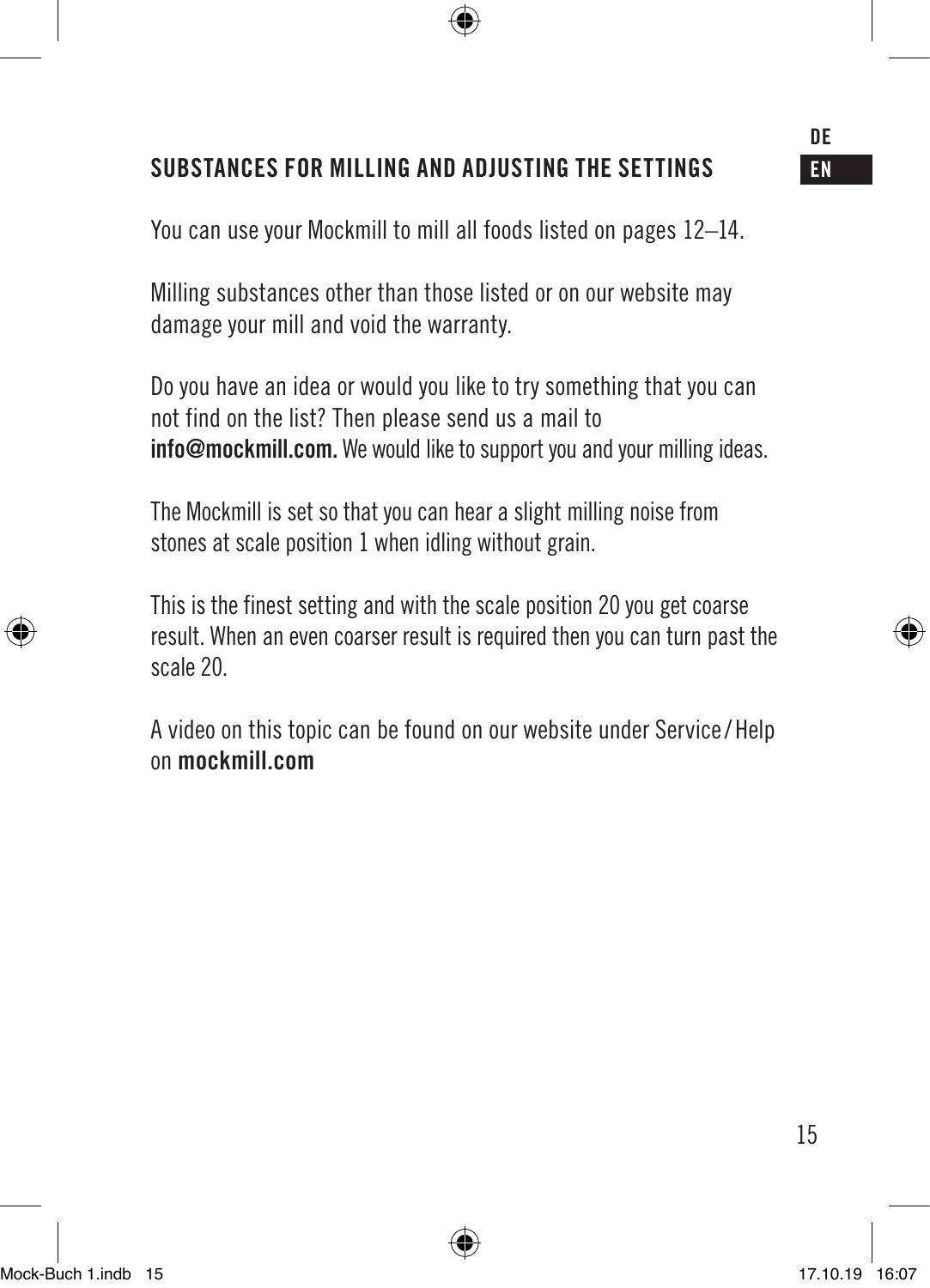### **TROUBLESHOOTING**

In the unlikely event that you experience a problem with your Mockmill, or should you have any questions as to how it works, please call us or send us an e-mail to **info@mockmill.com** (USA and Canada **support@mockmill.com**). Our experts can solve virtually all problems on the phone.

Listed below are some possible problems and how they can be usually resolved.

#### **The mockmill is humming, but it does not mill**

Switch hoff the Mockmill and adjust the scale to position 10. Turn the Mockmill on. The milling should start again.

Please make sure that you always switch the Mockmill first and then fill with grains.

#### **When the Mockmill is still humming**

Switch off the Mockmill and remove from the mains. Empty all grains from the hopper this can be done by turning the Mockmill upside down. Then turn the hopper past scale 20. The mill can now be switched back on. The remaining flour then comes out. Now adjust again the scale to the required fineness and then fill with grains.

Please make sure that you always switch the Mockmill first and then fill with grains.

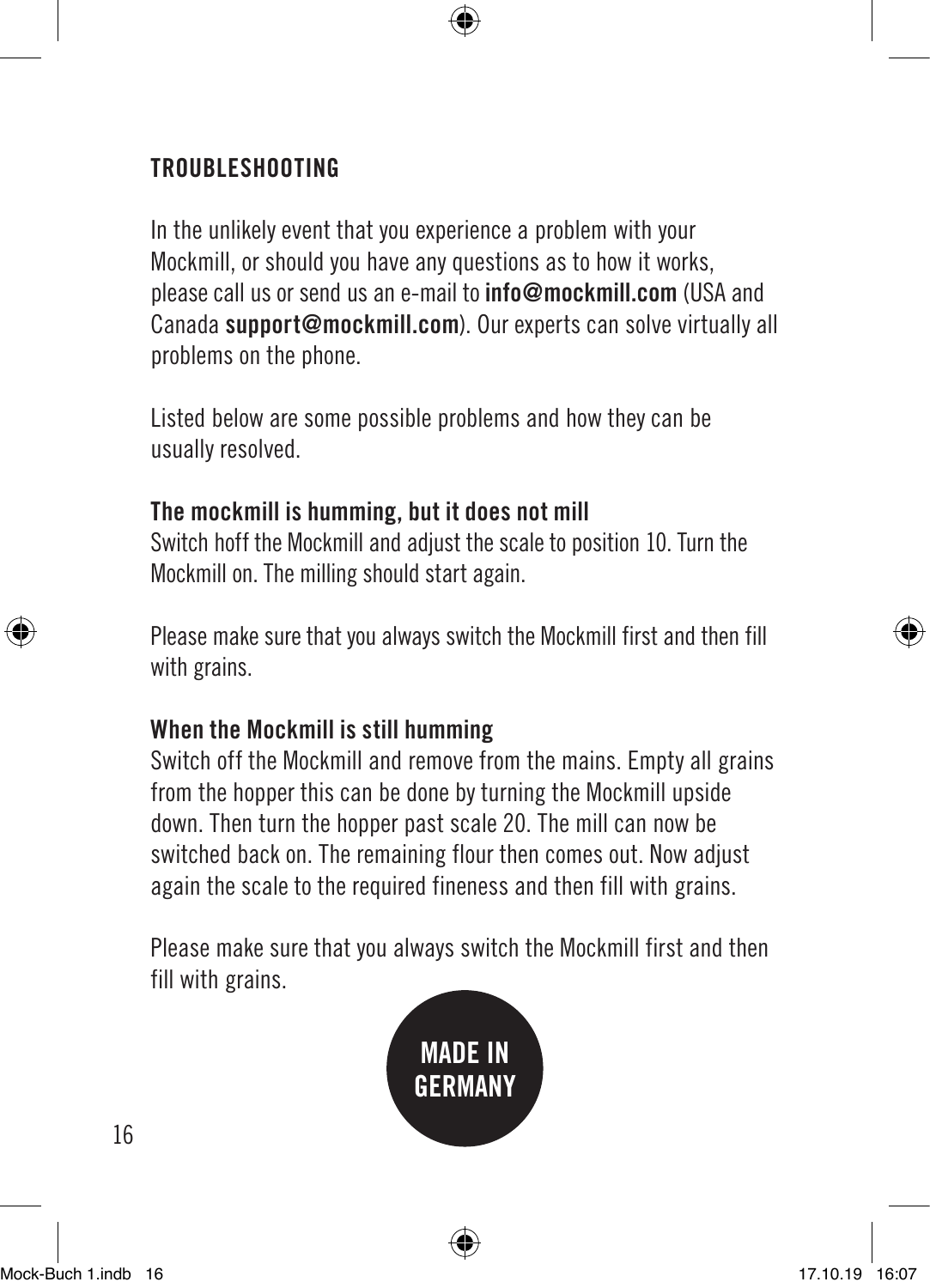# **Mockmill does not mill fine / ENR CONSTRAINING TO ENR CONSTRAINING TO ENR CONSTRAINING TO ENR CONSTRAINING TO EN A film has formed on the milling stones**

In the case that a hard film has built up on the stones and cannot be removed by milling coarser please open the Mockmill as described in page 10. Now you can cut a few slits into the films surface by using a sharp object, such as the tip of a paring knife. Now close the Mockmill as described in page 10. Move the scale to a coarse setting and then mill 1–2 cups of grains. With these slits being made it makes it easier for the grains to remove the film.

### **WARRANTY & REPAIR**

The Mockmill is guaranteed by Wolfgang Mock GmbH for home use against material and manufacturing defects for a period of 12 years and for commercial use 2 years from the date of purchase. Please register your device online under Service/ Help on **mockmill.com** to ensure that your warranty is valid.

The warranty does not cover damage to fragile parts, such as the hopper or flour chute, when caused by improper use. These can, however, easily be replaced at a little or no cost to you. We will repair or replace any defective Mockmill within the warranty period.

If repair or replacement parts are required, please call us or send an email to **info@mockmill.com (USA and Canada support@mockmill.com)** before returning the defective mill so that we can locate the nearest authorized service center for you.

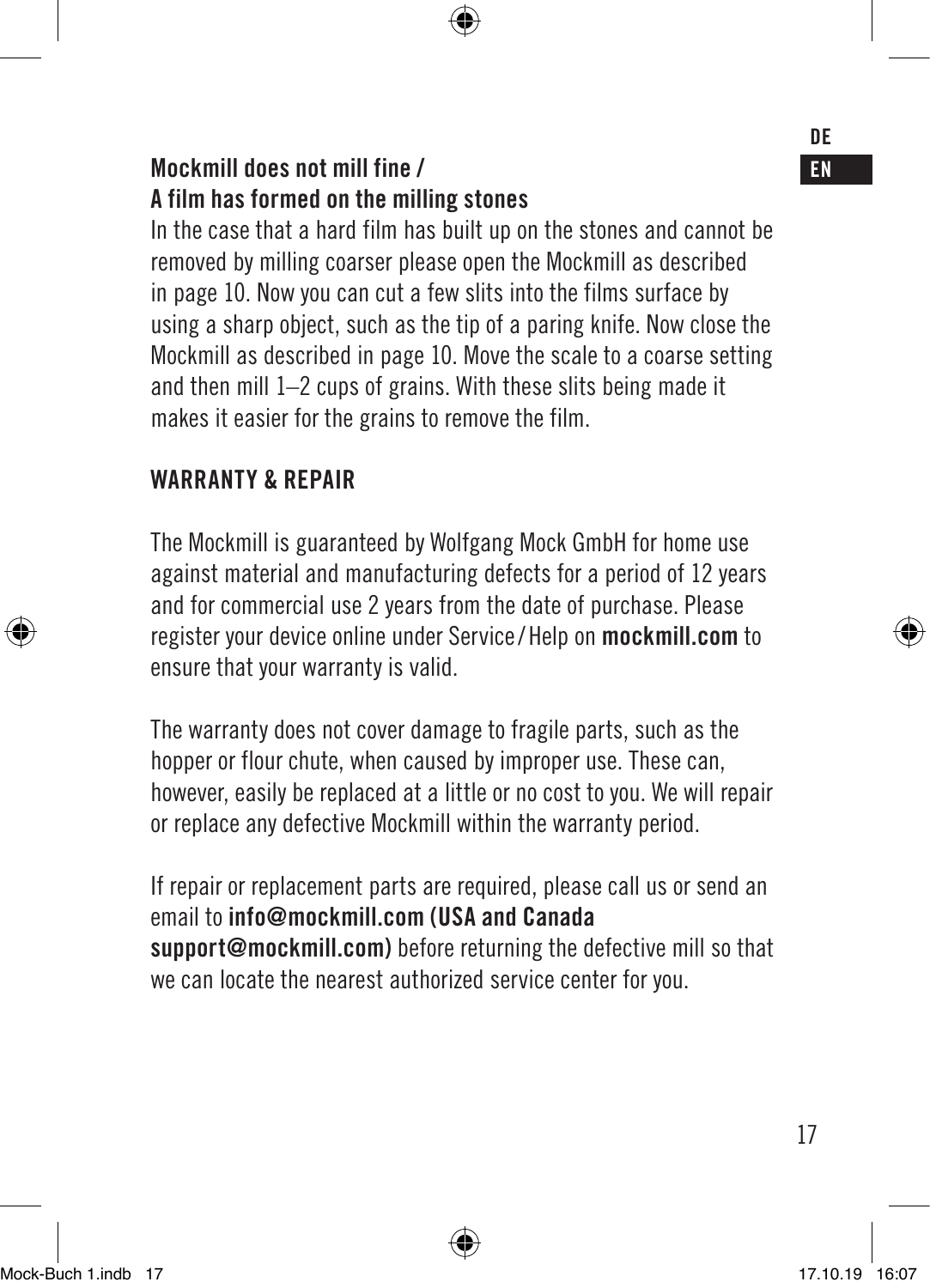## **TRANSPORT PACKAGING AND RECYCLING**

# **Transport packaging**

The packaging protects the Mockmill Professional 100 / 200 from transport damage. Keep the original box and the internal packaging, so that you can transport the appliance safely at a later date.

# **Disposal of an old appliance**

Only for the European Union and countries with recycling systems. The crossed out wheelie bin logo that is featured on products, packaging and/or accompanying documents means that you must neither place used electrical and electronic items nor batteries into the general waste container.

You must instead comply with the statutory regulations and take old products and used batteries to your local facility for treatment, reprocessing and/or recycling. By disposing of these products and batteries in the appropriate way, you help protect valuable resources and prevent potentially negative effects on human health and the environment. For more information on collecting and recycling waste,



please contact your local waste disposal service provider. In accordance with national regulations, failing to dispose of such waste in the correct way may lead to fines.

### **Never throw the Mockmill in your household trash.**

Instead, make use of the official collection centers for the recycling of electrical and electronic devices operated by your local authority, your dealer or Wolfgang Mock GmbH. It is your legal responsibility to eradicate at the time of disposal any personal information you inscribe on the appliance. Please ensure that when decommissioned, your appliance is stored out of the reach of children.

18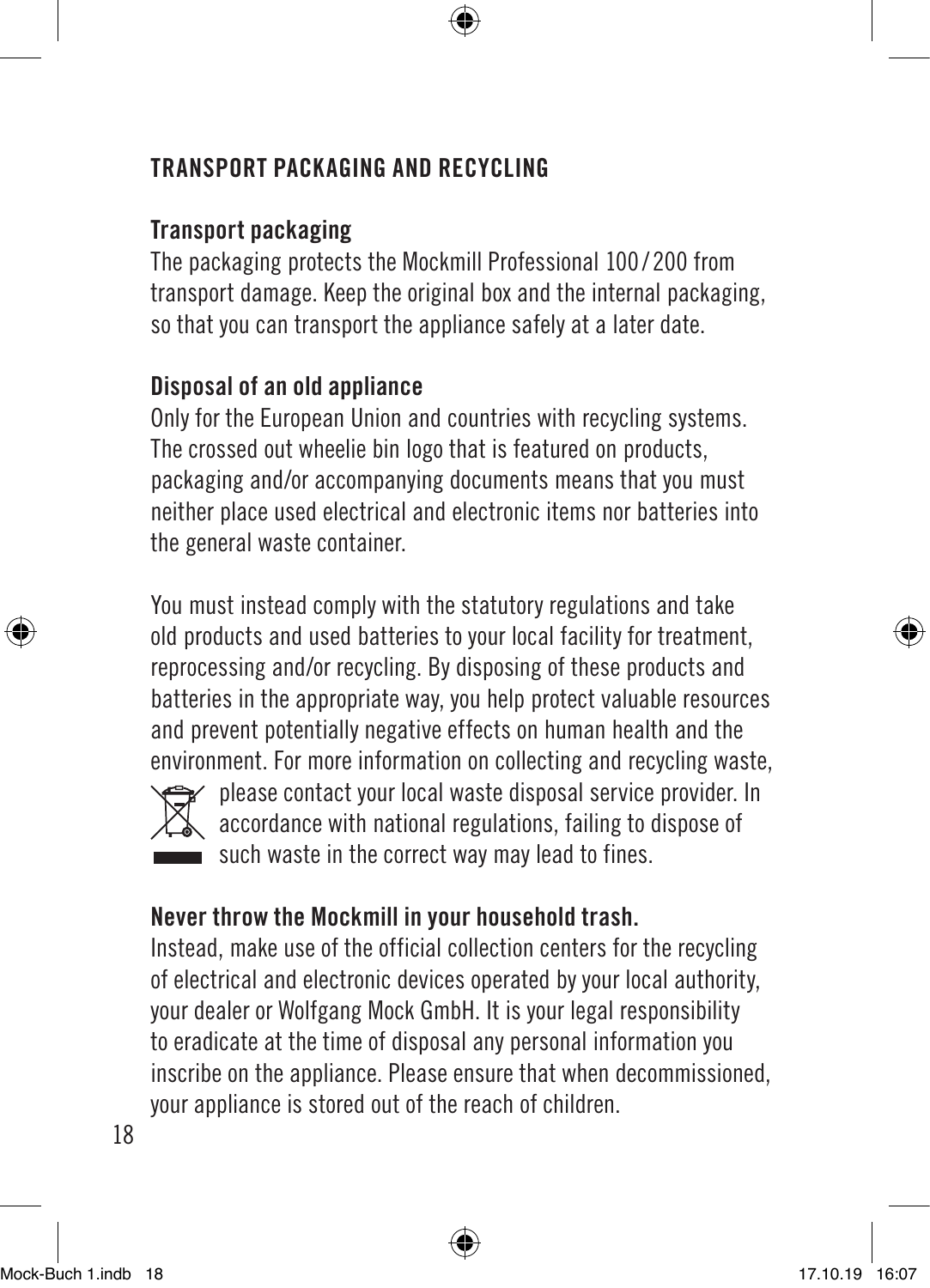# **TECHNICAL DETAILS AND CONTENTS**

|                                  | <b>Lino 100</b>    | <b>Lino 200</b>    | Professional<br>100 | Professional<br>200 |
|----------------------------------|--------------------|--------------------|---------------------|---------------------|
| Content                          |                    |                    | Can mill for        | Can mill for        |
|                                  |                    |                    | hours               | hours               |
| Power 50 Hz / 60 Hz              | 230 V / 110 V      | 230 V / 110 V      | 230 V / 110 V       | 230 V / 110 V       |
| Voltage                          | 360 W              | 600W               | 360 W               | 600W                |
| <b>Milling Speed 50 Hz</b>       | approx.            | approx.            | approx.             | approx.             |
| <b>Milling Speed 60 Hz</b>       | 1300 rpm           | 1300 rpm           | 1300 rpm            | 1300 rpm            |
|                                  | approx.            | approx.            | approx.             | approx.             |
|                                  | 1500 rpm           | 1500 rpm           | 1500 rpm            | 1500 rpm            |
| <b>Protection Class</b>          | 1                  | 1                  | 1                   | 1                   |
| <b>Dimensions</b>                | 380 x 242 x        | 380 x 242 x        | 380 x 242 x         | 380 x 242 x         |
|                                  | 208 mm             | 208 mm             | 208 mm              | 208 mm              |
|                                  | 15 x 9.5 x 8 inch  | 15 x 9.5 x 8 inch  | 15 x 9.5 x 8 inch   | 15 x 9.5 x 8 inch   |
| <b>Milling mechanism</b>         | Coundum            | Coundum            | Coundum             | Coundum             |
|                                  | ceramic            | ceramic            | ceramic             | ceramic             |
|                                  | milling stones     | milling stones     | milling stones      | milling stones      |
| <b>Milling stone</b><br>diameter | 90 mm              | 90 mm              | 90 mm               | 90 mm               |
| <b>Milling grades</b>            | Variable from very | Variable from very | Variable from very  | Variable from very  |
|                                  | fine to coarse     | fine to coarse     | fine to coarse      | fine to coarse      |
| <b>Milling efficiency</b>        | approx.            | approx.            | approx.             | approx.             |
| with wheat                       | 100 g/Min          | 200 g/Min          | 100 g/Min           | 200 g/Min           |
|                                  | approx. 3.5 oz     | approx. 7 oz       | approx. 3.5 oz      | approx. 7 oz        |
| Casing                           | Wood, HI-MACS®     | Wood, HI-MACS®     | Wood. HI-MACS®      | Wood, HI-MACS®      |
|                                  | Natural Acrylic    | Natural Acrylic    | Natural Acrylic     | Natural Acrylic     |
|                                  | Stone™             | Stone™             | Stone™              | Stone™              |
| <b>Hopper capacity</b>           | $1.300 g / 2$ lbs  | $1.300 g / 2$ lbs  | $1.300 g / 2$ lbs   | $1.300 g / 2$ lbs   |
| with wheat                       | 14 oz              | 14 oz              | 14 oz               | 14 oz               |
| Weight                           | 7,8 kg / 17 lbs    | 8,9 kg / 19 lbs    | 8.1 kg / 14 lbs     | 9,4 kg / 20 lbs     |
|                                  | 3 <sub>0z</sub>    | 90z                | 8.8. oz             | 11.5 oz             |
| <b>Cable length</b>              | approx. 150 cm     | approx. 150 cm     | approx. 150 cm      | approx. 150 cm      |
|                                  | approx. 6 ft       | approx. 6 ft       | approx. 6 ft        | approx. 6 ft        |

⊕

 $\bigoplus$ 

# **Contents**

Mockmill with hopper cover, User manual

19

♦

◈